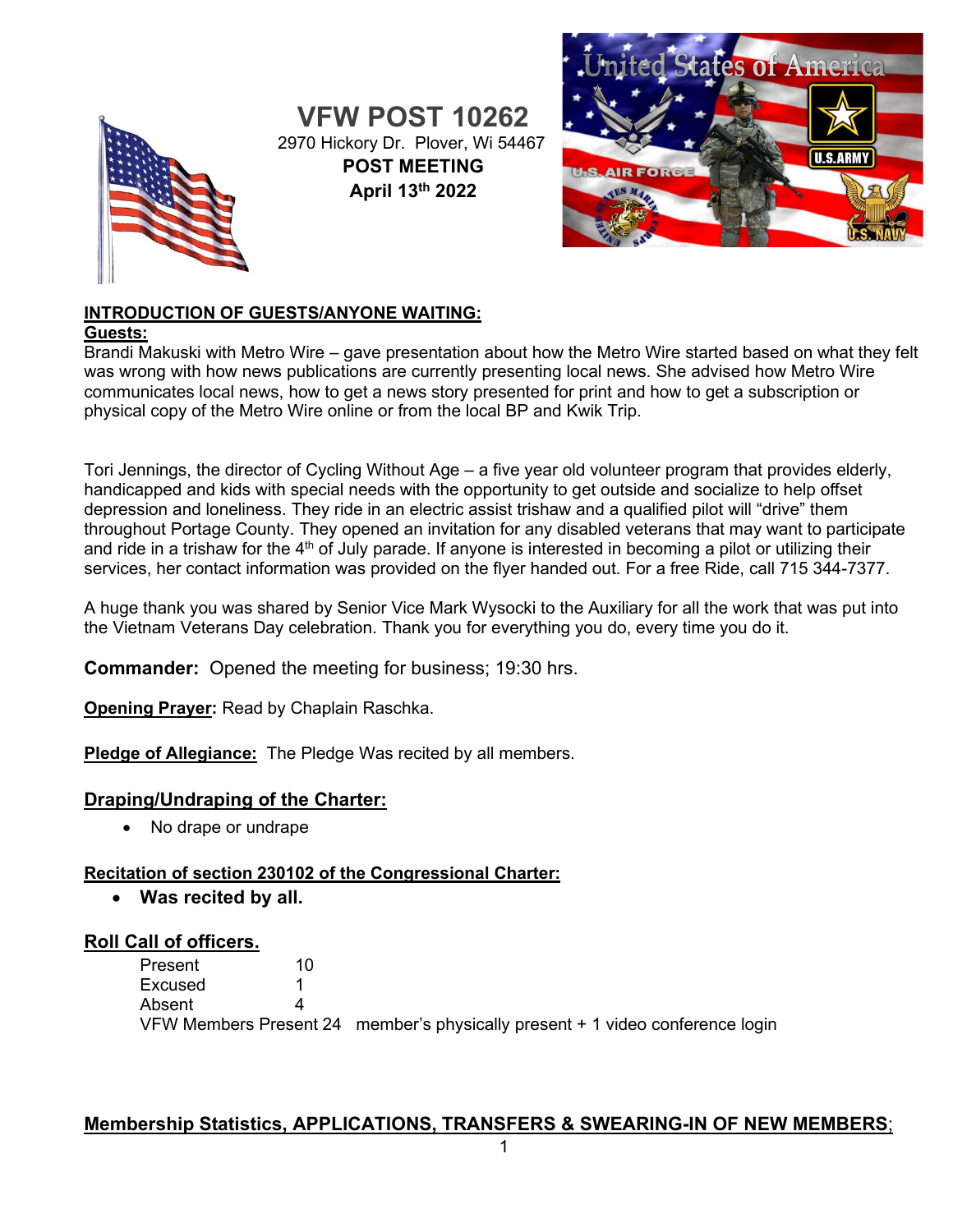Senior Vice Wysocki:

Swear in: James Steuck

| Membership | %     |                    |
|------------|-------|--------------------|
| Post 10262 | 86.95 |                    |
| District 7 | 87.03 |                    |
| Dept WI    | 88.04 |                    |
| National   | 84.66 | <b>NOT UPDATED</b> |

### **Submissions of Meeting Minutes of previous month:** March minutes were accepted W/O changes.

**QUARTERMASTER REPORT and Financial Status: Quartermaster Berg** reviewed the Post Finances and QM Report. A short detailed report was made by Post Trustee David Verhage. Comrade Gary J made the motion to accept. The motion was seconded by Comrade Suchon. The motion carried.

**SERVICE OFFICER REPORT: Yelkin;** Comrade Yelkin discussed when you or your spouse go in a nursing home and you are on state aid, social security gives you \$60 spending, VA gives you \$90. If one is in a nursing home and a spouse at home, you qualify for a pension. If both in nursing home they get \$600 in addition. But limited to \$1500 in checking account. Important to remember if income falls below \$23,000 you are entitled to a pension. Wisconsin does not give this money freely. It will come out of your mortgage/house sale, it will be paid back. Stay in touch with County Service Officer for what you or family qualify for.

### **MEMBER OR FAMILY MEMBER IN DISTRESS:** none at this time.

# **COMMUNICATIONS FROM THE ADJUTANT:**

- Sunday, June  $12<sup>th</sup> 10:30$ am 2pm. Walk for Wags at Pfiffner Pioneer Park. VFW Rifle Squad will Post the Colors.
- State VFW Loyalty Day, April 30<sup>th</sup> in Denmark, WI. Our Post purchase a  $\frac{1}{2}$  page add in the Sponsor Package.
- District #7 VFW Meeting Sunday, April 24<sup>th</sup> at the Wisconsin Rapids Elks @ 10am
- Monday, May  $2^{nd}$  & Monday, June  $6^{th}$  are the Spring Honor flights.
- June  $14<sup>th</sup>$  Stevens Point DAR 10am 4pm Sponsoring a Mobile Education Exhibit/Museum at Crosby Ave, across from MSTC.
- Request from the Portage Business Council for continuing our membership. Cost is \$325. Comrade Rocha made motion to cancel Business Council membership. This motion seconded by Comrade McCloy. Motion carried.

# **POST OFFICERS REPORTS;**

- **1. SENIOR VICE CDR;** Comrade Wysocki reported on thank you cards/letters received and two requests for donations.
- **2. JR. VICE CDR.** Comrade Taylor. Not present.???? NEED CONFIRMED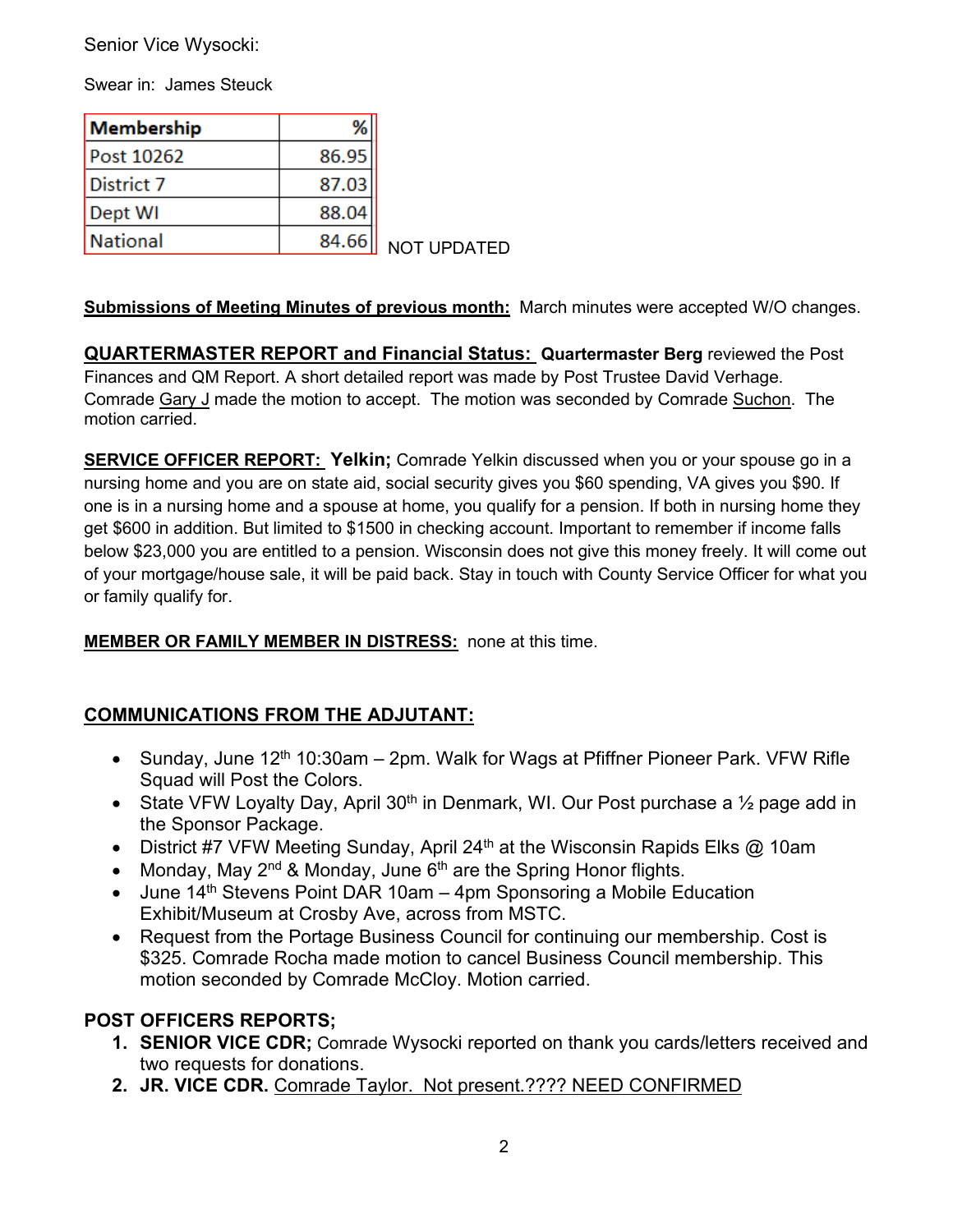3. **CHAPLAIN Raschka:** Chaplain Raschka mentioned that there is nothing official regarding the 13 folds of the American flag

# **COMMITTEE REPORTS;**

**House Committee:** HC Chair Engel:

- Windows and doors ordered
- Blueprints are being drawn up
- Confirming whether interior wall is a supporting wall or not
- Received verbal invoice on mini a/c unit to be installed
- Hood on oven cleaned and good for six months
- Vestibule construction 3 wks.
- Website being cleaned up
- POS machine will not be returned, finding a new home
- New computer needed Comrade Engel made motion to purchase new computer.
- Comrade Rocha seconded. Motion carried.

### **The 8:00 PM Prayer was recited by Chaplain Raschka!**

### **Entertainment Planning Committee: Comrade Zynda**

- May 3<sup>rd</sup> Cinco de Mayo, tacos at the VFW
- May  $7<sup>th</sup>$  VFW Day of Service Hoover Ave cleanup
- Memorial Day luncheon after we return from cemetery
- Discussion underway regarding retirement party for Sue (bartender)
- Lots of ideas/discussion floating around for future events, picnics, music, cornhole & darts. Nothing solid yet.

# **Rifle Squad: Strasser;**

**RIFLE SQUAD:** (Strasser).

- Provided Military Honors for deceased veteran Michael Sherman on Friday, April 8th.
- The Rifle Squad took part in the April 9<sup>th</sup> Post Vietnam Veterans Day Event. Looked great!
- Our ROTC Cadet this year is Jalena Sprague, a sophomore student.
- 30<sup>th</sup> of April ROTC Awards Ceremony and scholarship presentation will be at 3pm. Jake will provide the snacks.
- **Comrade Berg** reported on the rifle squad breakfasts. No breakfast this coming weekend it's Easter. Will start back up again in the fall. March breakfast served 87, took in \$886, made \$634. Out of all 6 this year, served 527, average less than 100 people. \$2219. For next year, we may need to invest in more advertising. City Times, Metro Wire, Shoppers Guide. We need our numbers back over 100.

# **Citizenship, Education & Youth Developments Committees;**

**Scholarship Committee: Comrade Zynda;** Three received so far**.** Deadline is May for presentation in June.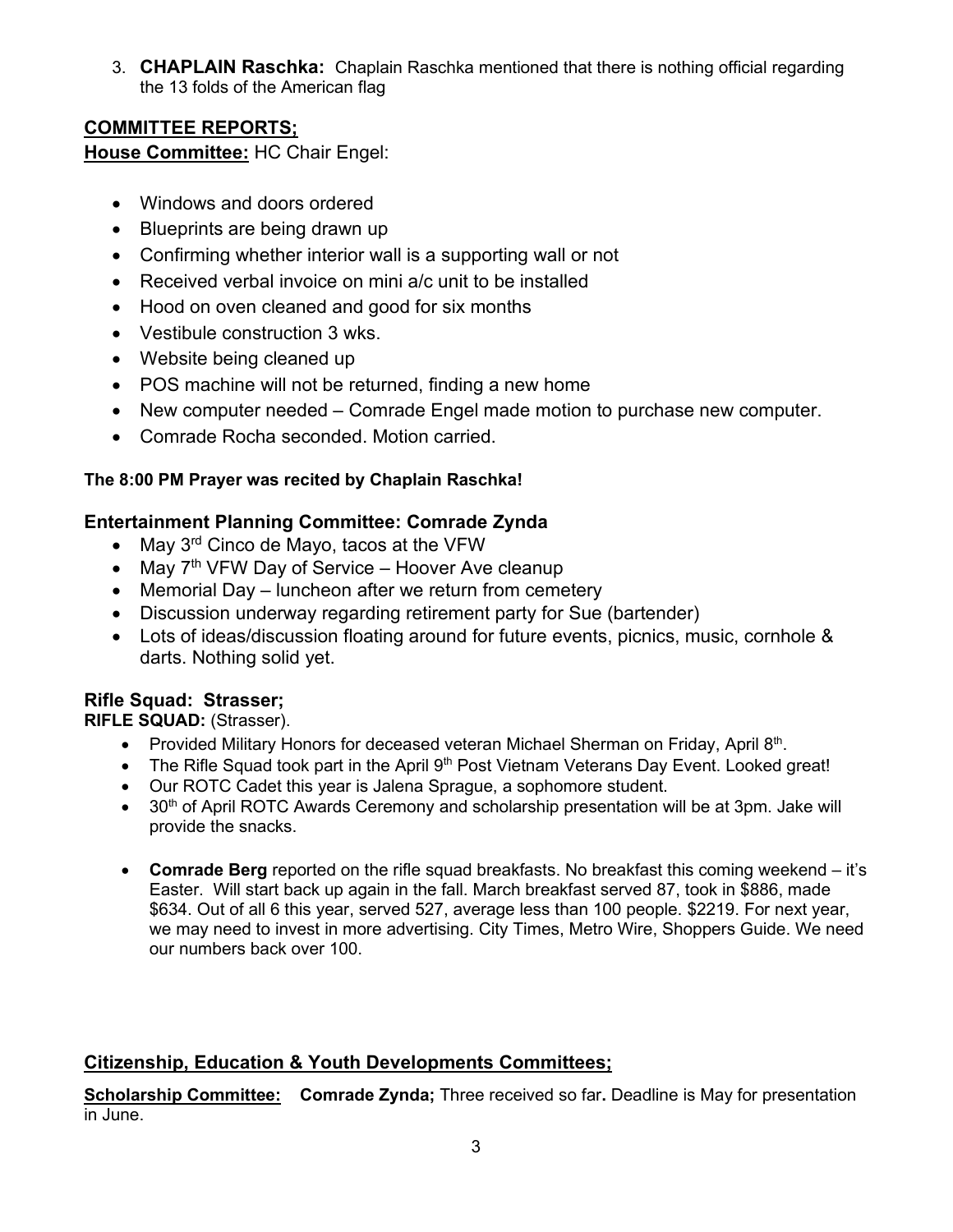### **MILITARY ASSISTANCE PROGRAM (MAP) Comrade** Ron Charneski: Not present.

#### **Golf Committee:** Ron Charneski –

- Paperwork for golf outing completed. Going to submit a little earlier than 90 day deadline.
- Memorial Day Cupcake sale usually at Festival Foods, new ownership. Reaching out to new manager for information to see if they will continue that.

#### **Surgeon: Worzalla**

- **SURGEON:** Comrade Worzalla; Not present
- •

**Poppy Committee:** Comrade Mugridge; No report

**Donation Committee: Donation Committee members; Comrades Tessmann, Ransbottom, Wysocki and Taylor, Thomas and Shufelt.**

- **Comrade Wysocki reported!** Six thank you letters for donations.
- \$25 monetary donation
- Three donation requests: Project Graduation from Pacelli and Project Graduation from SPASH, and Deb Suchon with American Indians Reaching for Opportunities – requesting \$100.
- Motion to donate \$100 a piece from "GARY Jay" and second from Comrade Rocha. Motion carried.

**UNFINISHED BUSINESS:** New slate of Post Officers: 2<sup>nd</sup> Round. No new nominations for any position. Nominations were closed. Everyone voted into slots – Commander Tessmann asked for Unanimous Acclimation of the Slate of Officer Nominees. All members approved.

COPY PASTE FROM AGENDA

**NEW BUSINESS** – Brewers Baseball Lamers Trip Wednesday, July 27th

- Lamers picks up in front of the old Shopko in Plover 0800.
- If interested, call Lamers 715-421-2400 in Wisconsin Rapids.
- Early afternoon game, home around 7:30pm or so.
- Bus has bathrooms, can bring your own drinks. They stop for lunch and dinner.
- Cost is \$92 does not include meals.

# **Good of the Order:**

- **Seventh District Meeting**: April 24<sup>th</sup> at the Wisconsin Rapids Elks 10 am 5 members going
- **VFW Day of Service**: May 7<sup>th</sup> Hoover Ave Cleanup, Meet at VFW 0800, Email to come. Extend invite Boy Scouts, Girl Scouts, etc.